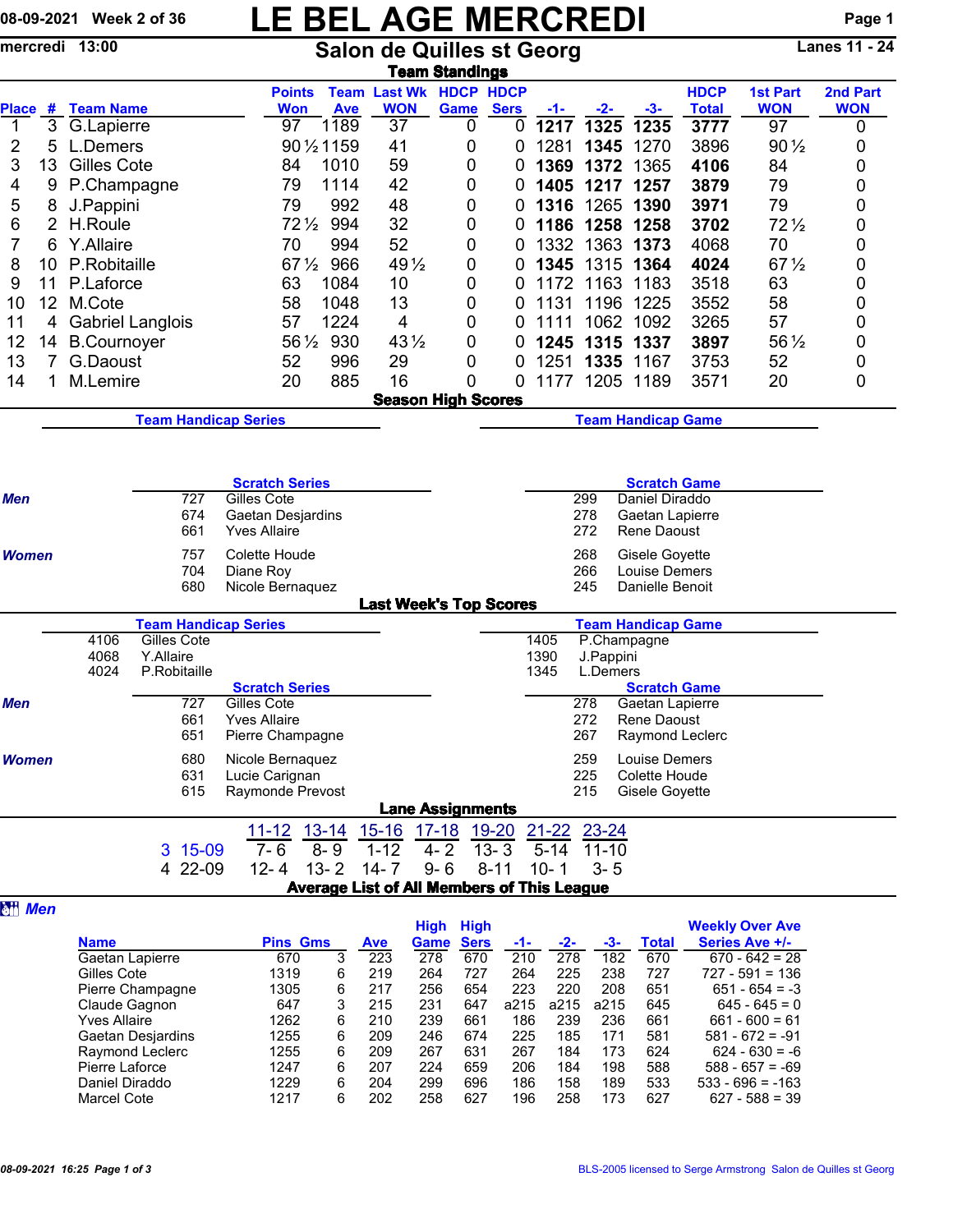|                        | 08-09-2021 Week 2 of 36                 |                 |        | LE BEL AGE MERCREDI |             |             |             |              |              |              |                                       | Page 2 |
|------------------------|-----------------------------------------|-----------------|--------|---------------------|-------------|-------------|-------------|--------------|--------------|--------------|---------------------------------------|--------|
|                        |                                         |                 |        |                     | <b>High</b> | <b>High</b> |             |              |              |              | <b>Weekly Over Ave</b>                |        |
|                        | <b>Name</b>                             | <b>Pins Gms</b> |        | <b>Ave</b>          | <b>Game</b> | <b>Sers</b> | $-1-$       | $-2-$        | $-3-$        | <b>Total</b> | <b>Series Ave +/-</b>                 |        |
|                        | Roger Marcouiller                       | 1200            | 6      | 200                 | 243         | 629         | 185         | 158          | 228          | 571          | $571 - 627 = -56$                     |        |
|                        | Francois Lamy                           | 595             | 3      | 198                 | 213         | 595         | a198        | a198         | a198         | 594          | $594 - 594 = 0$                       |        |
|                        | <b>Guy Daoust</b>                       | 1184            | 6      | 197                 | 233         | 623         | 163         | 217          | 181          | 561          | $561 - 621 = -60$                     |        |
|                        | <b>Claude Dupuis</b>                    | 1172            | 6      | 195                 | 268         | 619         | 174         | 218          | 161          | 553          | $553 - 618 = -65$                     |        |
|                        | <b>Edouard Pelletier</b>                | 1137            | 6      | 189                 | 228         | 638         | 204         | 228          | 206          | 638          | $638 - 498 = 140$                     |        |
|                        | <b>Bernard Cournoyer</b>                | 1120            | 6      | 186                 | 212         | 581         | 193         | 151          | 195          | 539          | $539 - 579 = -40$                     |        |
|                        | <b>Francois Parent</b><br>Rene Daoust   | 531             | 3      | 177                 | 200         | 531         | a177        | a177         | a177         | 531          | $531 - 531 = 0$                       |        |
|                        | <b>Real Chasse</b>                      | 1060<br>1053    | 6<br>6 | 176<br>175          | 272<br>207  | 612<br>556  | 189<br>181  | 272<br>168   | 151<br>207   | 612<br>556   | $612 - 447 = 165$<br>$556 - 495 = 61$ |        |
|                        | Yvan Marsan                             | 1015            | 6      | 169                 | 203         | 537         | 189         | 156          | 133          | 478          | $478 - 537 = -59$                     |        |
|                        | Gaetan Gravel                           | 1007            | 6      | 167                 | 212         | 506         | 149         | 180          | 172          | 501          | $501 - 504 = -3$                      |        |
|                        | Jude Dubuc                              | 984             | 6      | 164                 | 248         | 550         | 248         | 131          | 171          | 550          | $550 - 432 = 118$                     |        |
|                        | Yvon Mongeau                            | 442             | 3      | 147                 | 175         | 442         | a147        | a147         | a147         | 441          | $441 - 441 = 0$                       |        |
|                        | Jacques Derail                          | 0               | 0      | bk159               | 0           | 0           | a159        | a159         | a159         | 477          | $477 - 477 = 0$                       |        |
|                        | Pierre Robitaille                       | 0               | 0      | bk211               | 0           | 0           | a211        | a211         | a211         | 633          | $633 - 633 = 0$                       |        |
|                        | Daniel Gagne                            | 0               | 0      | bk199               | 0           | 0           | a199        | a199         | a199         | 597          | $597 - 597 = 0$                       |        |
|                        | Gabriel Langlois                        | 0               | 0      | bk216               | 0           | 0           | a216        | a216         | a216         | 648          | $648 - 648 = 0$                       |        |
|                        | Gaetan Lemire                           | 0               | 0      | bk181               | 0           | 0           | a181        | a181         | a181         | 543          | $543 - 543 = 0$                       |        |
|                        | Jack Pappini                            | 0               | 0      | bk219               | 0           | 0           | a219        | a219         | a219         | 657          | $657 - 657 = 0$                       |        |
|                        | Jean-Marie Beaudry                      | 0               | 0      | bk185               | 0           | $\mathbf 0$ | a185        | a185 a185    |              | 555          | $555 - 555 = 0$                       |        |
| ngan i<br><b>Women</b> |                                         |                 |        |                     |             |             |             |              |              |              |                                       |        |
|                        |                                         |                 |        |                     | <b>High</b> | <b>High</b> |             |              |              |              | <b>Weekly Over Ave</b>                |        |
|                        | <b>Name</b>                             | <b>Pins Gms</b> |        | <b>Ave</b>          | Game        | <b>Sers</b> | -1-         | $-2-$        | $-3-$        | <b>Total</b> | <b>Series Ave +/-</b>                 |        |
|                        | Louise Demers                           | 1342            | 6      | $\overline{223}$    | 266         | 675         | 192         | 259          | 216          | 667          | $667 - 675 = -8$                      |        |
|                        | Colette Houde                           | 1326            | 6      | 221                 | 268         | 757         | 187         | 157          | 225          | 569          | $569 - 756 = -187$                    |        |
|                        | Gisele Goyette                          | 1316            | 6      | 219                 | 268         | 724         | 179         | 198          | 215          | 592          | $592 - 723 = -131$                    |        |
|                        | Johanne Parent<br>Danielle Benoit       | 654<br>633      | 3<br>3 | 218<br>211          | 234<br>245  | 654         | a218        | a218<br>a211 | a218<br>a211 | 654<br>633   | $654 - 654 = 0$                       |        |
|                        |                                         | 1247            | 6      | 207                 | 228         | 633<br>631  | a211<br>210 | 201          | 220          | 631          | $633 - 633 = 0$<br>$631 - 615 = 16$   |        |
|                        | Lucie Carignan<br>Nicole Bernaquez      | 1229            | 6      | 204                 | 257         | 680         | 210         | 213          | 257          | 680          | $680 - 549 = 131$                     |        |
|                        | Diane Roy                               | 1192            | 6      | 198                 | 257         | 704         | 125         | 194          | 169          | 488          | $488 - 702 = -214$                    |        |
|                        | Lisette Paladini                        | 1172            | 6      | 195                 | 238         | 649         | 185         | 149          | 189          | 523          | $523 - 648 = -125$                    |        |
|                        | Monik Lamy                              | 586             | 3      | 195                 | 223         | 586         | a195        | a195         | a195         | 585          | $585 - 585 = 0$                       |        |
|                        | Lise Rivest                             | 1144            | 6      | 190                 | 226         | 638         | 156         | 143          | 207          | 506          | $506 - 636 = -130$                    |        |
|                        | Claire St-Marseille                     | 1118            | 6      | 186                 | 210         | 570         | 177         | 210          | 183          | 570          | $570 - 546 = 24$                      |        |
|                        | Lise Dupuis                             | 1104            | 6      | 184                 | 237         | 588         | 183         | 135          | 198          | 516          | $516 - 588 = -72$                     |        |
|                        | Raymonde Prevost                        | 1084            | 6      | 180                 | 208         | 615         | 200         | 208          | 207          | 615          | $615 - 468 = 147$                     |        |
|                        | Lauren Diraddo                          | 1070            | 6      | 178                 | 209         | 560         | 209         | 140          | 161          | 510          | $510 - 558 = -48$                     |        |
|                        | Jocelyne Pelletier                      | 534             | 3      | 178                 | 211         | 534         | a178        | a178         | a178         | 534          | $534 - 534 = 0$                       |        |
|                        | Suzanne Parent                          | 528             | 3      | 176                 | 202         | 528         | a176        | a176         | a176         | 528          | $528 - 528 = 0$                       |        |
|                        | Jacqueline Delisle                      | 1053            | 6      | 175                 | 196         | 543         | 196         | 175          | 172          | 543          | $543 - 510 = 33$                      |        |
|                        | <b>Nicole Despres</b>                   | 1034            | 6      | 172                 | 202         | 518         | 155         | 159          | 202          | 516          | $516 - 516 = 0$                       |        |
|                        | Manon St-Marseille                      | 1013            | 6      | 168                 | 213         | 527         | 147         | 167          | 213          | 527          | $527 - 486 = 41$                      |        |
|                        | Liette Leroux                           | 983             | 6      | 163                 | 199         | 526         | 167         | 160          | 130          | 457          | $457 - 525 = -68$                     |        |
|                        | Claire Champagne                        | 981             | 6      | 163                 | 190         | 507         | 183         | 147          | 144          | 474          | $474 - 507 = -33$                     |        |
|                        | Micheline Tremblay                      | 490             | 3      | 163                 | 192         | 490         | 146         | 192          | 152          | 490          | $490 - 567 = -77$                     |        |
|                        | Lucille Gendreau<br><b>France Dubuc</b> | 959<br>947      | 6<br>6 | 159<br>157          | 192<br>192  | 496<br>497  | 159<br>176  | 186          | 151<br>146   | 496<br>497   | $496 - 462 = 34$                      |        |
|                        | Nicole Lefrancois                       | 944             | 6      | 157                 | 183         | 503         | 121         | 175<br>145   | 175          | 441          | $497 - 450 = 47$<br>$441 - 501 = -60$ |        |
|                        | <b>Huguette Roule</b>                   | 471             | 3      | 157                 | 181         | 471         | a157        | a157         | a157         | 471          | $471 - 471 = 0$                       |        |
|                        | Mimi Trudeau                            | 935             | 6      | 155                 | 195         | 538         | 195         | 178          | 165          | 538          | $538 - 396 = 142$                     |        |
|                        | Denise Cote                             | 933             | 6      | 155                 | 187         | 484         | 123         | 187          | 174          | 484          | $484 - 447 = 37$                      |        |
|                        | <b>Huguette Brouillard</b>              | 925             | 6      | 154                 | 175         | 487         | 175         | 172          | 140          | 487          | $487 - 438 = 49$                      |        |
|                        | Cecile Vernier                          | 906             | 6      | 151                 | 189         | 503         | 163         | 151          | 189          | 503          | $503 - 402 = 101$                     |        |
|                        | Jeannine Beaulieu                       | 871             | 6      | 145                 | 183         | 475         | 120         | 172          | 183          | 475          | $475 - 396 = 79$                      |        |
|                        | Denise Laflamme                         | 431             | 3      | 143                 | 175         | 431         | 128         | 175          | 128          | 431          | $431 - 543 = -112$                    |        |
|                        | <b>Henriette Sirois</b>                 | 847             | 6      | 141                 | 178         | 476         | 133         | 113          | 125          | 371          | $371 - 474 = -103$                    |        |
|                        | <b>Patrice Demers</b>                   | 418             | 3      | 139                 | 171         | 418         | 133         | 171          | 114          | 418          | $418 - 450 = -32$                     |        |
|                        | Jeannette Beaulieu                      | 810             | 6      | 135                 | 166         | 444         | 137         | 166          | 141          | 444          | $444 - 366 = 78$                      |        |
|                        | Nicole Martel                           | 379             | 3      | 126                 | 135         | 379         | a126        | a126         | a126         | 378          | $378 - 378 = 0$                       |        |
|                        | <b>Claire Lefrancois</b>                | 754             | 6      | 125                 | 163         | 413         | 143         | 131          | 139          | 413          | $413 - 339 = 74$                      |        |
|                        | Sarah Briand                            | 725             | 6      | 120                 | 140         | 371         | 103         | 128          | 140          | 371          | $371 - 354 = 17$                      |        |
|                        | Jeannot Chiasson                        | 701             | 6      | 116                 | 156         | 417         | 156         | 134          | 127          | 417          | $417 - 282 = 135$                     |        |
|                        | Jeanne-D'arc Pelletier                  | 329             | 3      | 109                 | 143         | 329         | 112         | 74           | 143          | 329          | $329 - 426 = -97$                     |        |
|                        | Martine Vanhemeryck                     | 654             | 6      | 109                 | 126         | 336         | 83          | 126          | 109          | 318          | $318 - 336 = -18$                     |        |
|                        | Johanne Dussault                        | 305             | 3      | 101                 | 124         | 305         | a101        | a101         | a101         | 303          | $303 - 303 = 0$                       |        |
|                        | Helene Levasseur                        | 255             | 3      | 85                  | 109         | 255         | 78          | 68           | 109          | 255          | $255 - 450 = -195$                    |        |